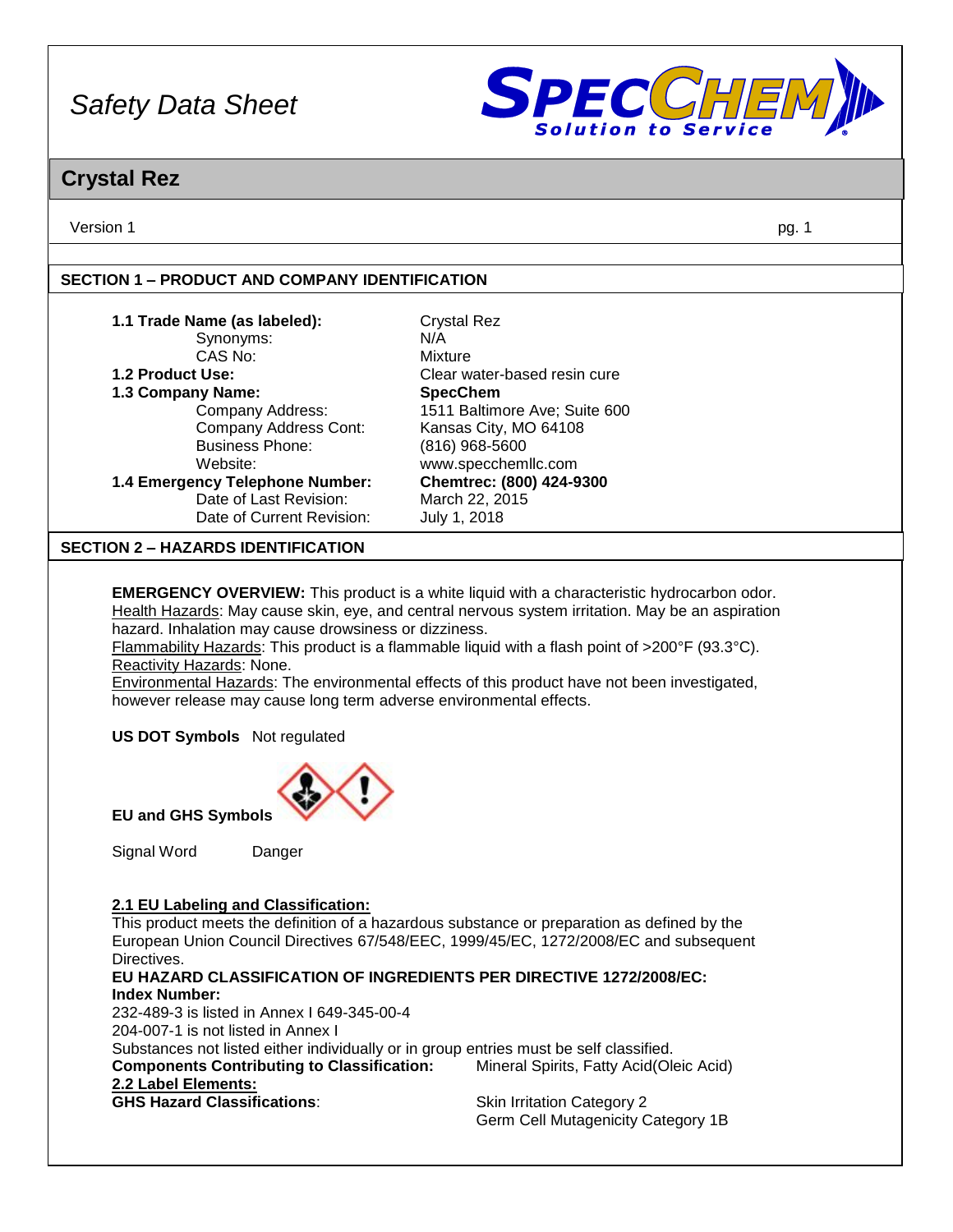

# **Crystal Rez**

| Version 1                        | pg. 2                                                                                                                                                                                                                                                                                       |
|----------------------------------|---------------------------------------------------------------------------------------------------------------------------------------------------------------------------------------------------------------------------------------------------------------------------------------------|
| <b>Hazard Statements:</b>        | Carcinogenicity Category 1B<br>STOT - SE Category 1 (Central Nervous<br>System)<br><b>Aspiration Hazard Category 1</b><br>H315 Causes skin irritation<br>H340 May cause genetic defects<br>H350 May cause cancer<br>H304 May be fatal if swallowed and enters                               |
| <b>Precautionary Statements:</b> | airways<br>H372 Causes damage to organs through<br>prolonged or repeated exposure (Central<br>Nervous System)<br>P280 Wear protective gloves/eye<br>protection/face protection.<br>P264 Wash thoroughly after handling.                                                                     |
|                                  | P201 Obtain special instructions before use.<br>P202 Do not handle until all safety precautions<br>have been read and understood.<br>P260 Do not breathe<br>dust/fume/gas/mist/vapours/spray.<br>P270 Do not eat, drink or smoke when using<br>this product.                                |
| <b>Response Statements:</b>      | P302+P352 IF ON SKIN: Wash with plenty of<br>water.<br>P321 Specific treatment (see supplemental first<br>aid instructions on this label).<br>P332+P313 If skin irritation occurs: Get medical<br>advice/attention<br>P362+P364 Take off contaminated clothing and<br>wash it before reuse. |
| <b>Storage Statements:</b>       | P308+P313 IF exposed or concerned: Get<br>medical advice/attention.<br>P301+P310 IF SWALLOWED: Immediately call<br>a POISON Center/doctor.<br>P331 Do NOT induce vomiting.<br>P405 Store locked up.                                                                                         |
| <b>Disposal Statements:</b>      | P501 Dispose of contents/container in<br>accordance with<br>local/regional/national/international regulations.                                                                                                                                                                              |

# **2.3 Health Hazards or Risks From Exposure:**

#### **Symptoms of Overexposure by Route of Exposure:**

The most significant routes of overexposure for this product are by contact with skin or eyes. The symptoms of overexposure are described in the following paragraphs.

**Acute:**

Inhalation: May cause central nervous system tract irritation.

Skin Contact: May cause moderate irritation to skin. Repeated exposure may cause skin dryness or cracking.

Eye Contact: Vapors and direct contact to the eyes may be irritating.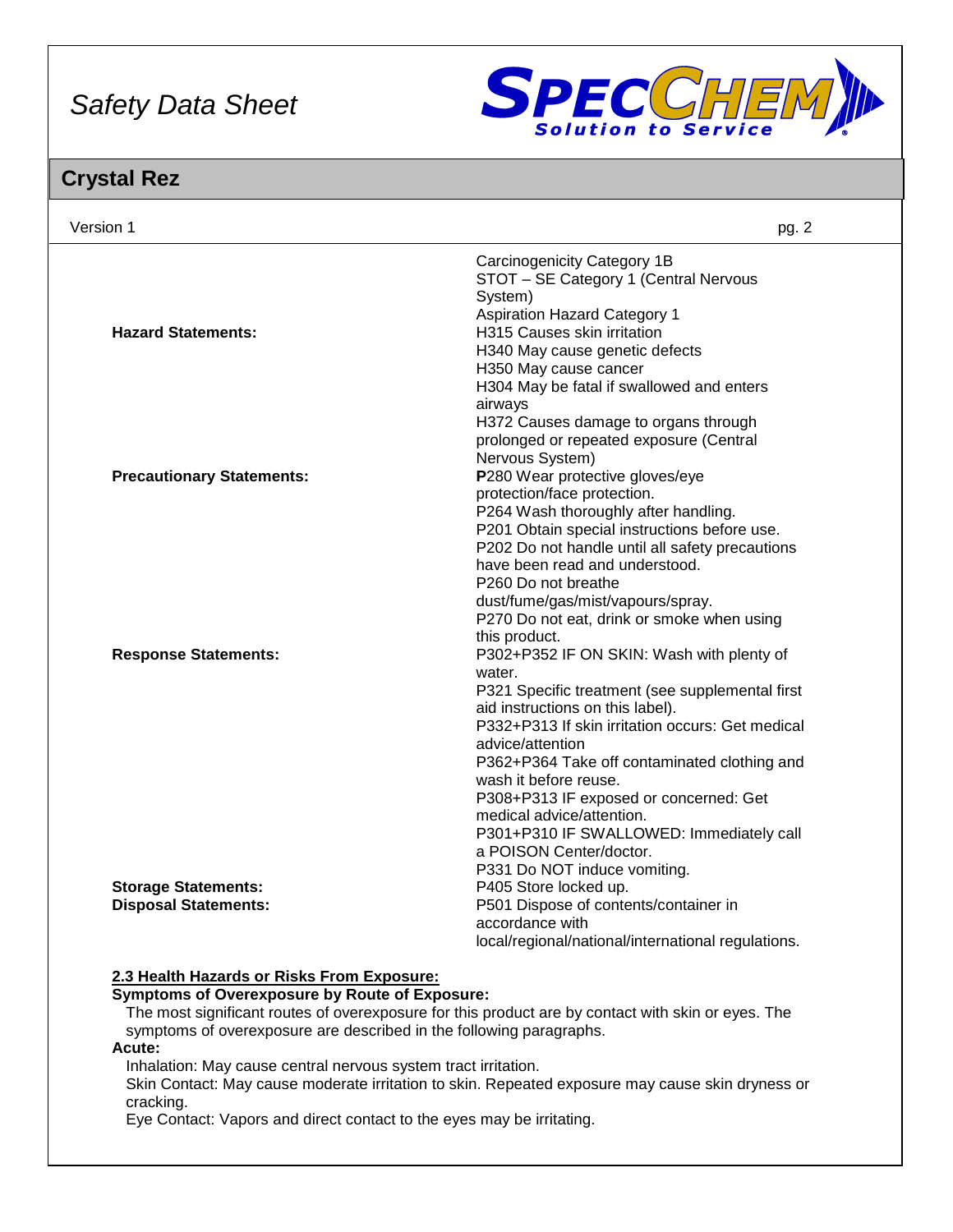

# **Crystal Rez**

Version 1 pg. 3

Ingestion: May cause lung damage if aspirated. **Chronic:** Unknown. **Target Organs:** Acute: Skin, Eyes, Central Nervous System, Lungs Chronic: Unknown

# **SECTION 3 – COMPOSITION / INFORMATION ON INGREDIENTS**

| <b>Hazardous Ingredients</b> | WT%      | <b>CAS No.</b> | <b>EINECS No.</b> | <b>Hazard Classification</b>                          |
|------------------------------|----------|----------------|-------------------|-------------------------------------------------------|
| <b>Mineral Spirits</b>       | 5%       | 8052-41-3      | 232-489-3         | Carc 1B, Muta. 1B, STOT RE 1 (nervous)<br>ASP. Tox. 1 |
| Fatty Acid(Oleic Acid)       | $0 - 2%$ | 112-80-1       | 204-007-1         | Skin Irrit 2                                          |

Balance of other ingredients are non-hazardous or less than 1% in concentration (or 0.1% for carcinogens, reproductive toxins, or respiratory sensitizers).

**Note:** All WHMIS required information is included in appropriate sections based on the ANSI Z400.1-2010 format. This product has been classified in accordance with the hazard criteria of the CPR and the MSDS contains all the information required by the CPR, EU Directives and the Japanese Industrial Standard JIS Z 7250:2000

# **SECTION 4 – FIRST AID MEASURES**

# **4.1 Description of First Aid Measures:**

| <b>Eye Contact:</b>         | If product enters the eyes, flush with plenty of water or eye wash<br>solution for several minutes. Remove contacts if present and easy to do.<br>Seek medical attention if irritation persists.                                                                                                                                                                                             |
|-----------------------------|----------------------------------------------------------------------------------------------------------------------------------------------------------------------------------------------------------------------------------------------------------------------------------------------------------------------------------------------------------------------------------------------|
| <b>Skin Contact:</b>        | Wash skin thoroughly with soap and water after handling. Seek medical<br>attention if irritation develops and persists.                                                                                                                                                                                                                                                                      |
| Inhalation:                 | If breathing becomes difficult, remove victim to fresh air. If necessary,<br>use artificial respiration to support vital functions. Seek medical<br>attention.                                                                                                                                                                                                                               |
| Ingestion:                  | If product is swallowed, call physician or poison center immediately. If<br>professional advice is not available, do not induce vomiting. Never<br>induce vomiting or give dilutents (milk or water) to someone who is<br>unconscious, having convulsions, or who cannot swallow. Seek medical<br>advice. Take a copy of the label and/or SDS with the victim to the<br>health professional. |
| <b>Medical Conditions</b>   |                                                                                                                                                                                                                                                                                                                                                                                              |
| <b>Generally Aggravated</b> |                                                                                                                                                                                                                                                                                                                                                                                              |
| <b>By Exposure:</b>         | Pre-existing skin, respiratory system or eye problems may be<br>aggravated by prolonged contact.                                                                                                                                                                                                                                                                                             |
|                             | 4.2 Symptoms and Effects Both Acute and Delayed: Exposure to skin, eyes, and respiratory                                                                                                                                                                                                                                                                                                     |
|                             | system may cause irritation. May cause headaches, drowsiness, or                                                                                                                                                                                                                                                                                                                             |
|                             | dizziness. Aspiration hazard.                                                                                                                                                                                                                                                                                                                                                                |
|                             | 4.3 Recommendations to Physicians: Treat symptoms and eliminate overexposure.                                                                                                                                                                                                                                                                                                                |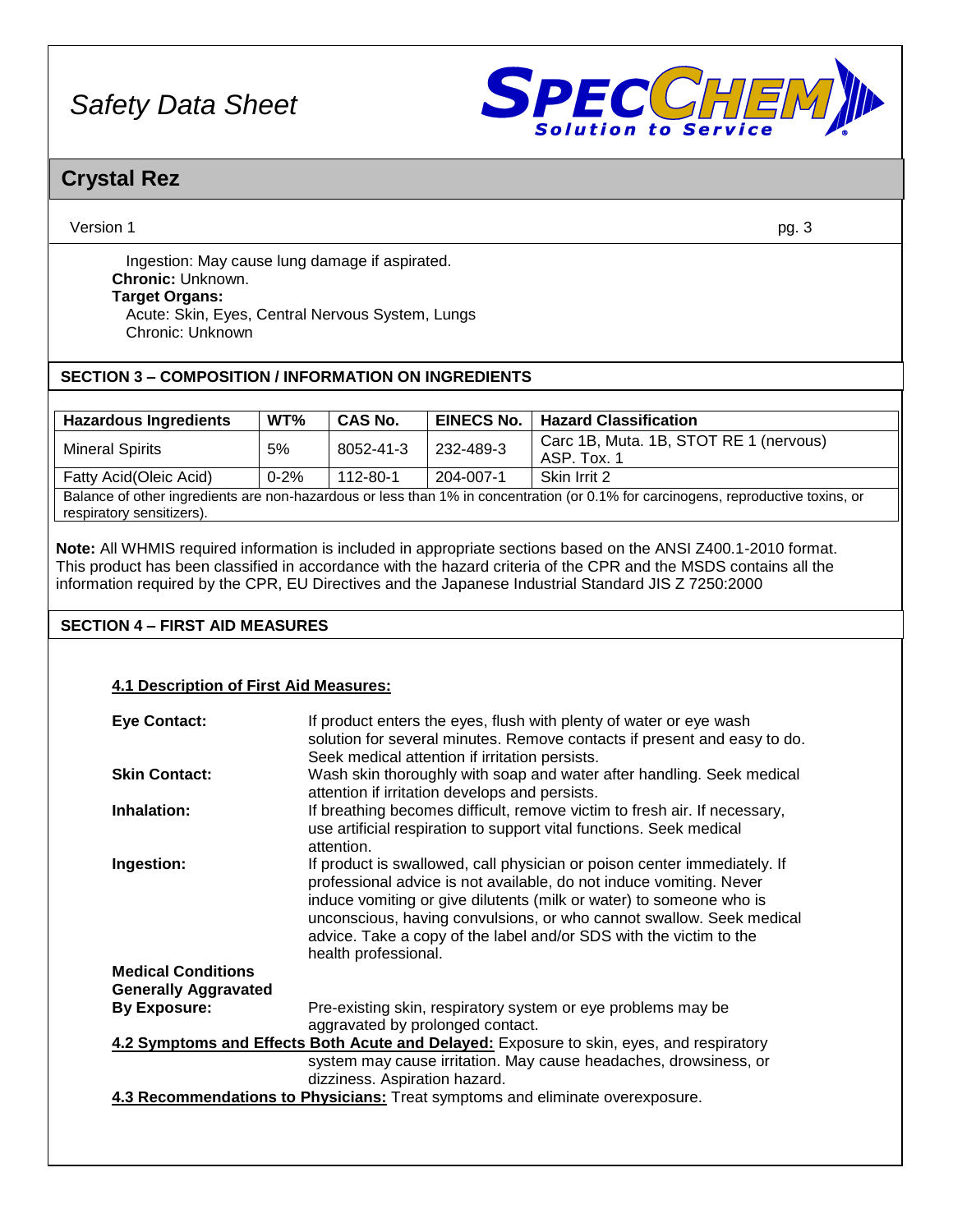

# **Crystal Rez**

Version 1 pg. 4

# **SECTION 5 – FIRE FIGHTING MEASURES**

# **5.1 Fire Extinguishing Materials:**

**Use the following fire extinguishing materials: Water Spray:** Yes

**Foam:** Yes **Halon:** Yes **Carbon Dioxide:** Yes **Dry Chemical:** Yes **Other:** Any "C" Class

# **5.2 Unusual Fire and Explosion Hazards:**

**Irritating and toxic fumes may be produced at high temperatures. Use of water may result if the formation of a toxic aqueous solution. Do not allow run-off from fire fighting to enter drains or water courses.**

| <b>Explosive Sensitivity to Mechanical Impact:</b> | No |
|----------------------------------------------------|----|
| Explosive Sensitivity to Static Discharge:         | No |

# **5.3 Special Fire-Fighting Procedures:**

- Incipient fire responders should wear eye protection.
- Structural firefighters must wear Self-Contained Breathing Apparatus (SCBA) and full protective equipment.
- Isolate materials not yet involved in the fire and protect personnel.
- Move containers from fire area if this can be done without risk; otherwise, cool with carefully applied water spray.
- If possible, prevent run-off water from entering storm drains, bodies of water, or other environmentally sensitive areas.

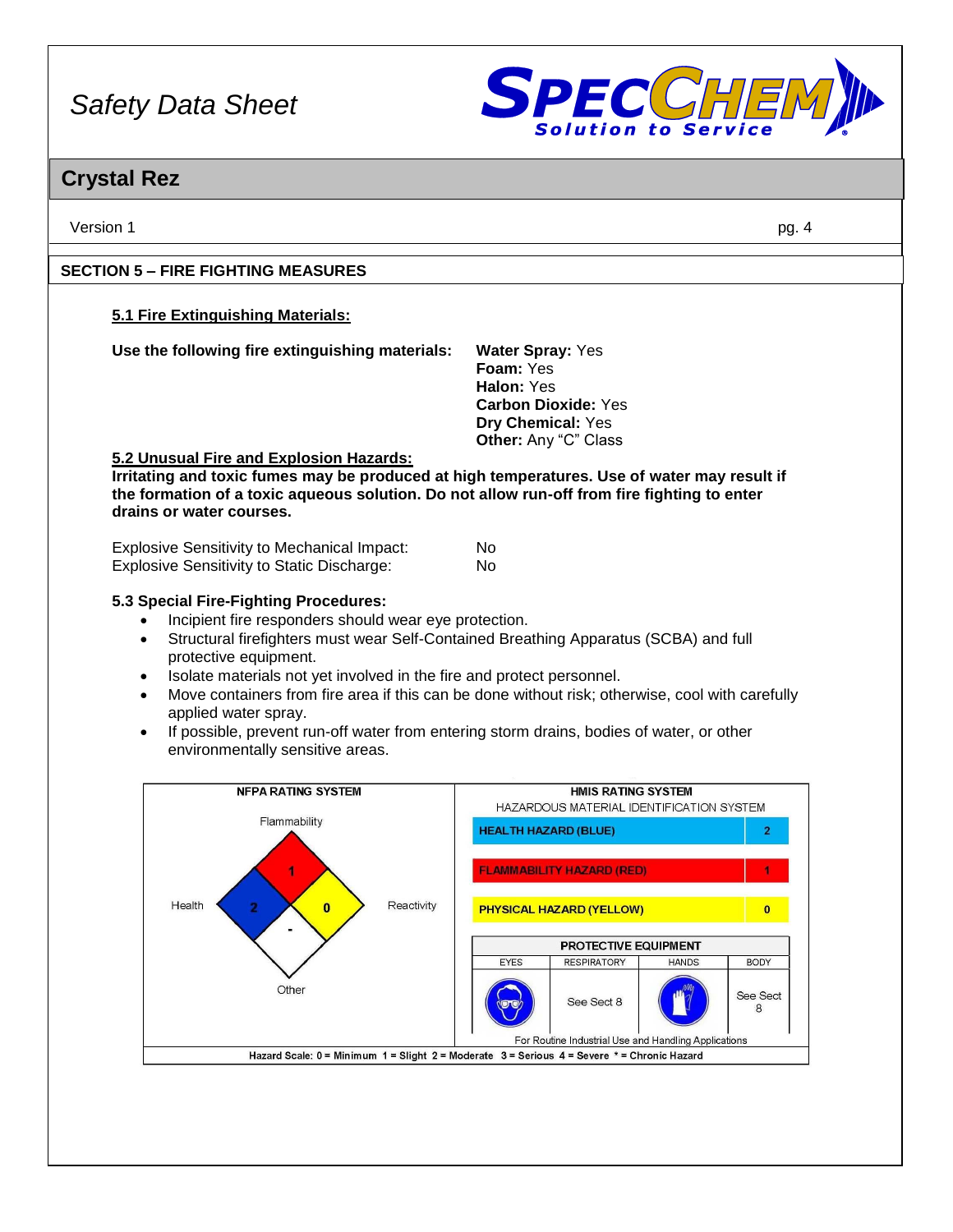

# **Crystal Rez**

Version 1 pg. 5

# **SECTION 6 – ACCIDENTAL RELEASE MEASURES (STEPS FOR SPILLS)**

**6.1 Personal Precautions, Protective Equipment and Emergency Procedures:** Use cautious judgment when cleaning up spill. Wear suitable protective clothing, gloves, and eye/face protection.

# **6.2 Environmental Precautions:**

Construct a dike to prevent spreading. Keep out of sewers, storm drains, surface waters, and soils.

# **6.3 Spill and Leak Response:**

### **Small Spills:**

- Collect material via broom or mop. Place in tightly sealed containers for proper disposal.
- Approach spill areas with caution.
- If liquid was introduced, create a dike or trench to contain material.
- Soak up with absorbent material such as clay, sand or other suitable non-reactive material.

# **Large Spills:**

- Place in leak-proof containers. Seal tightly for proper disposal.
- Dispose of in accordance with U.S. Federal, State, and local hazardous waste disposal regulations and those of Canada and its Provinces, those of Australia, Japan and EU Member States (see Section 13, Disposal Considerations).

# **SECTION 7 - HANDLING AND STORAGE**

# **7.1 Precautions for Safe Handling:**

To prevent eye contact under the foreseeable conditions of use, wear appropriate safety eyewear. When handling, do not eat, drink, or smoke. Wash thoroughly after handling. Do not handle or store near heat, sparks, or flame.

### **7.2 Storage and Handling Practices:**

Keep away from incompatible materials. Keep container closed when not in use and store in well ventilated area.

### **7.3 Specific Uses:**

Concrete curing compound.

# **SECTION 8 – EXPOSURE CONTROLS / PERSONAL PROTECTION**

### **8.1 Exposure Parameters:**

| Ingredients            | <b>CAS No.</b> | <b>OSHA PEL</b>           | <b>NIOSH PEL</b>       |
|------------------------|----------------|---------------------------|------------------------|
| <b>Mineral Spirits</b> | 8052-41-3      | $2900$ mg/mg <sup>3</sup> | 1800 mg/m <sup>3</sup> |
| Fatty Acid(Oleic Acid) | 112-80-1       | <b>Not Listed</b>         | <b>Not Listed</b>      |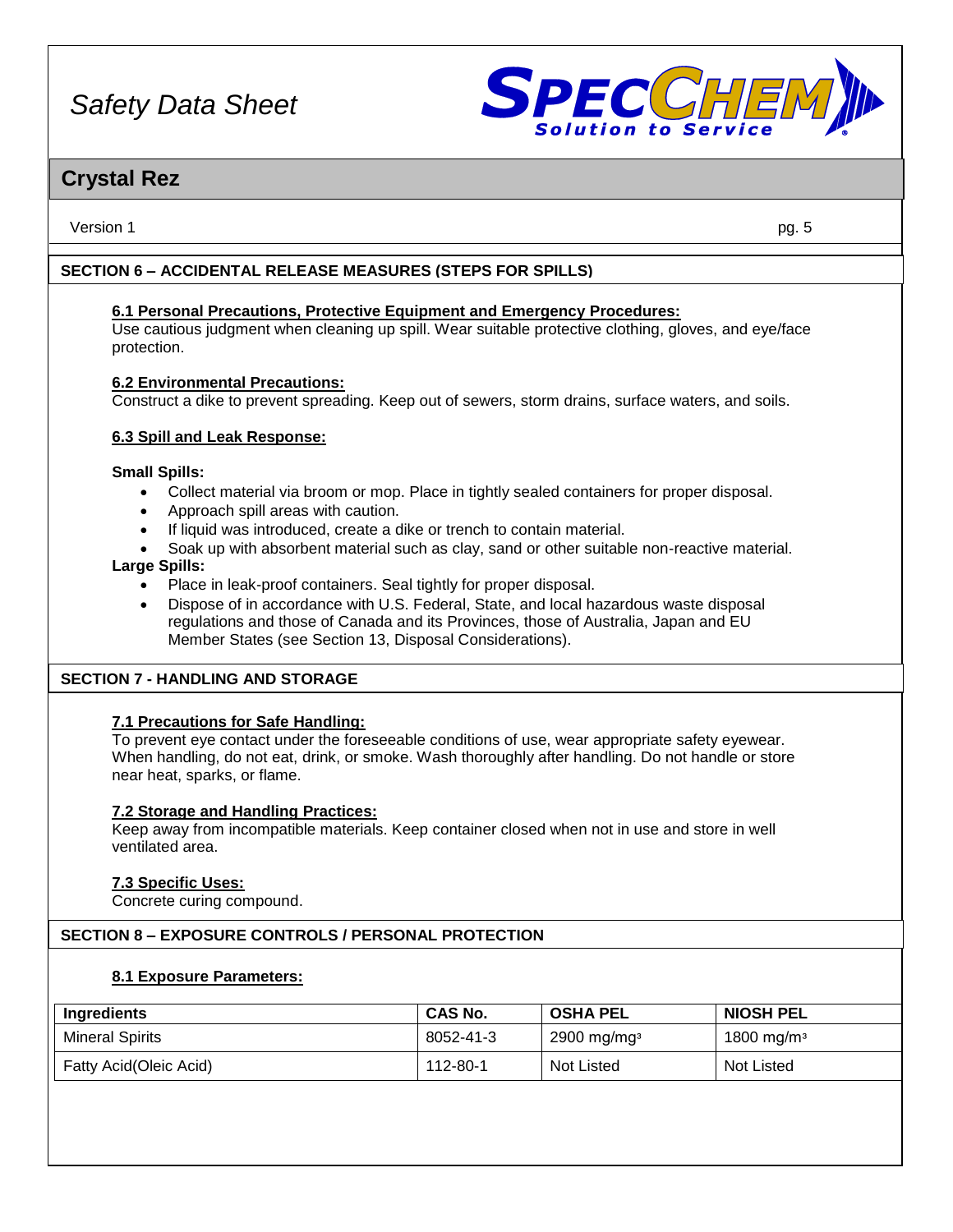

# **Crystal Rez**

| Version 1                                                                                                                                                                                                                                                                                                                                                                                                             | pg. 6                                                                                                                                                                                                                                                                                                                                                                                                                                                                                                 |
|-----------------------------------------------------------------------------------------------------------------------------------------------------------------------------------------------------------------------------------------------------------------------------------------------------------------------------------------------------------------------------------------------------------------------|-------------------------------------------------------------------------------------------------------------------------------------------------------------------------------------------------------------------------------------------------------------------------------------------------------------------------------------------------------------------------------------------------------------------------------------------------------------------------------------------------------|
| 8.2 Exposure Controls:<br><b>Ventilation and Engineering Controls:</b>                                                                                                                                                                                                                                                                                                                                                | Use with adequate ventilation to ensure<br>exposure levels are maintained below the limits<br>provided above.                                                                                                                                                                                                                                                                                                                                                                                         |
| The following information on appropriate Personal Protective Equipment is provided to assist<br>employers in complying with OSHA regulations found in 29 CFR Subpart I (beginning at 1910.132), or<br>standards of EU member states (including EN 149 for respiratory PPE, and EN 166 for face/eye<br>protection), and those of Japan. Please reference applicable regulations and standards for relevant<br>details. |                                                                                                                                                                                                                                                                                                                                                                                                                                                                                                       |
| <b>Respiratory Protection:</b>                                                                                                                                                                                                                                                                                                                                                                                        | Not required for properly ventilated areas.<br>Maintain airborne contaminant concentrations<br>below guidelines listed above, if applicable. If<br>necessary, use only respiratory protection<br>authorized in the U.S. Federal OSHA<br><b>Respiratory Protection Standard (29 CFR</b><br>1910.134), equivalent U.S. State standards,<br>Canadian CSA Standard Z94.4-93, the<br>European Standard EN149, or EU member<br>states.                                                                      |
| <b>Eye Protection:</b>                                                                                                                                                                                                                                                                                                                                                                                                | Safety glasses or goggles are required.<br>If necessary, refer to U.S. OSHA 29 CFR<br>1910.133, Canadian Standards, and the<br>European Standard EN166, Australian<br>Standards, or relevant Japanese Standards.                                                                                                                                                                                                                                                                                      |
| <b>Hand Protection:</b>                                                                                                                                                                                                                                                                                                                                                                                               | Chemical resistant gloves are required to<br>prevent skin contact.<br>If necessary, refer to U.S. OSHA 29 CFR<br>1910.138, the European Standard DIN EN 374,<br>the appropriate Standards of Canada, Australian<br>Standards, or relevant Japanese Standards.                                                                                                                                                                                                                                         |
| <b>Body Protection:</b>                                                                                                                                                                                                                                                                                                                                                                                               | Use body protect appropriate to task being<br>performed.<br>If necessary, refer to appropriate Standards of<br>Canada, or appropriate standards of the EU,<br>Australian Standards, or relevant Japanese<br>Standards. If a hazard of injury to the feet exists<br>due to falling objects, rolling objects, where<br>objects may pierce the soles of the feet or where<br>employee's feet may be exposed to electrical<br>hazards, use foot protection, as described in<br>U.S. OSHA 29 CFR 1910.136. |

# **SECTION 9 – PHYSICAL AND CHEMICAL PROPERTIES**

**9.1 Information on Basic Physical and Chemical Properties: Appearance (Physical State and Color):** White liquid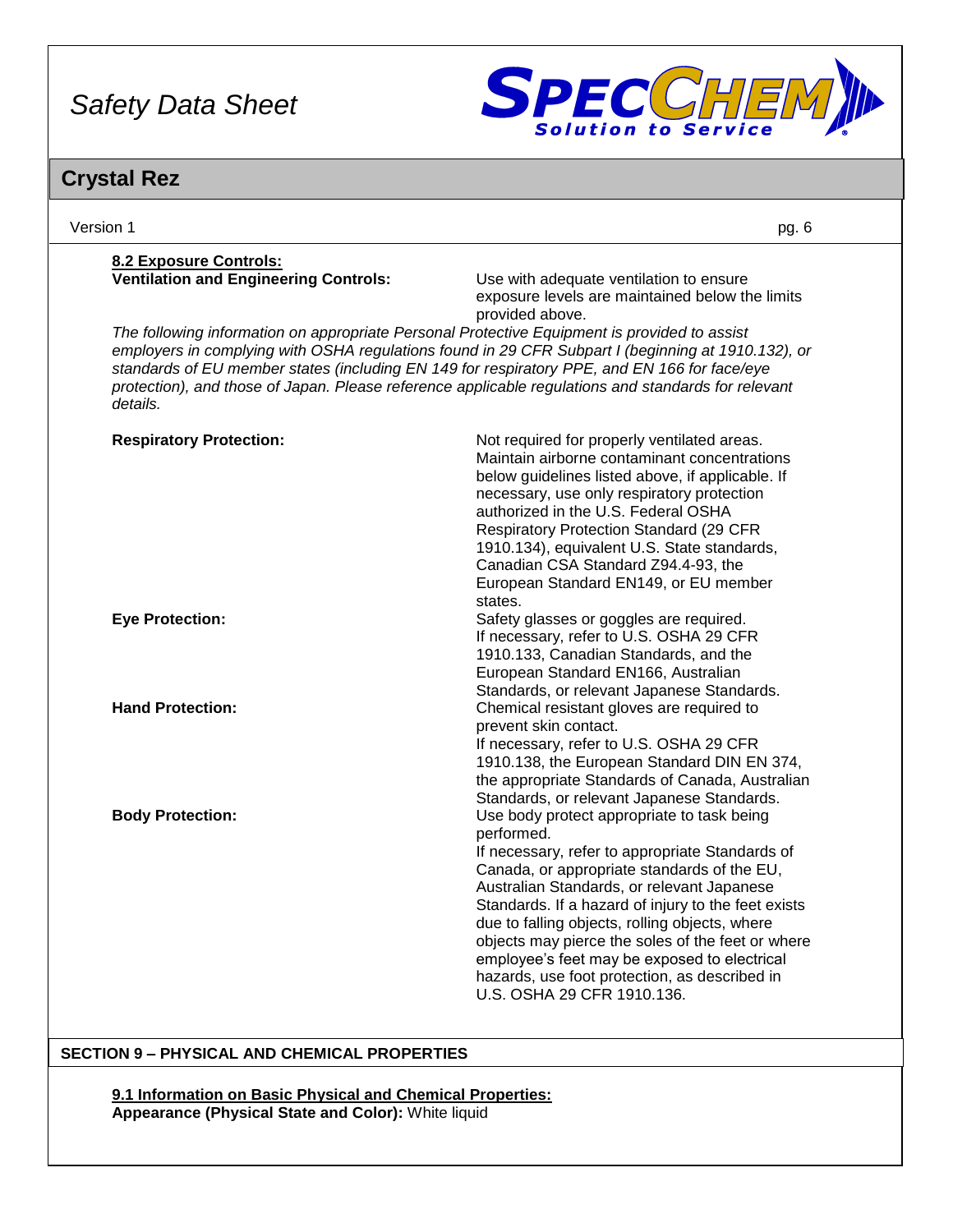

# **Crystal Rez**

Version 1 pg. 7

| <b>Odor Threshold:</b> No data available<br>$pH: 10.0+/0.5$<br>Melting/Freezing Point: No data available<br>Boiling Point: 280°F (137°C)<br><b>Flash Point: &gt;200°F (93.3°C)</b><br><b>Evaporation Rate: 8</b><br>Flammability (Solid; Gas): Not applicable<br>Upper/Lower Flammability or Explosion Limits: LEL 0.7%, UFL 7.5% |
|-----------------------------------------------------------------------------------------------------------------------------------------------------------------------------------------------------------------------------------------------------------------------------------------------------------------------------------|
|                                                                                                                                                                                                                                                                                                                                   |
|                                                                                                                                                                                                                                                                                                                                   |
|                                                                                                                                                                                                                                                                                                                                   |
|                                                                                                                                                                                                                                                                                                                                   |
|                                                                                                                                                                                                                                                                                                                                   |
|                                                                                                                                                                                                                                                                                                                                   |
|                                                                                                                                                                                                                                                                                                                                   |
|                                                                                                                                                                                                                                                                                                                                   |
| Vapor Pressure (mm Hg @ 20°C (68° F): 11 mm Hg 100°F                                                                                                                                                                                                                                                                              |
| <b>Vapor Density: 4</b>                                                                                                                                                                                                                                                                                                           |
| Relative Density: No data available                                                                                                                                                                                                                                                                                               |
| <b>Specific Gravity: 0.98</b>                                                                                                                                                                                                                                                                                                     |
| <b>Solubility in Water: Completely miscible</b>                                                                                                                                                                                                                                                                                   |
| <b>Weight per Gallon:</b> 8.1 +/- 0.1 #                                                                                                                                                                                                                                                                                           |
| Partition Coefficient (n-octanol/water): No data available                                                                                                                                                                                                                                                                        |
| Auto-Ignition Temperature: No data available                                                                                                                                                                                                                                                                                      |
| Decomposition Temperature: No data available                                                                                                                                                                                                                                                                                      |
| Viscosity: $100 +/- 15$ cps                                                                                                                                                                                                                                                                                                       |
| 9.2 Other Information: No data available                                                                                                                                                                                                                                                                                          |

# **SECTION 10 – STABILITY AND REACTIVITY**

| <b>10.1 Reactivity:</b>                                                   | This product is not reactive.                               |
|---------------------------------------------------------------------------|-------------------------------------------------------------|
| 10.2 Stability:                                                           | Stable under conditions of normal storage and use.          |
| 10.3 Possibility of Hazardous Reactions: Will not occur.                  |                                                             |
| <b>10.4 Conditions to Avoid:</b>                                          | Avoid excessive temperatures, exposure to sunlight, sources |
|                                                                           | of ignition.                                                |
| 10.5 Incompatible Substances:                                             | Strong oxidizing agents.                                    |
| 10.6 Hazardous Decomposition Products: Carbon monoxide and dioxide smoke. |                                                             |

# **SECTION 11 – TOXICOLOGY INFORMATION**

| 11.1 Information on Toxicological Effects:                                                                                                     |           |                                                                                                                                                                                                                                                                                                                                                                                      |
|------------------------------------------------------------------------------------------------------------------------------------------------|-----------|--------------------------------------------------------------------------------------------------------------------------------------------------------------------------------------------------------------------------------------------------------------------------------------------------------------------------------------------------------------------------------------|
| <b>Toxicity Data:</b>                                                                                                                          |           |                                                                                                                                                                                                                                                                                                                                                                                      |
| Fatty Acid (Oleic Acid)                                                                                                                        | 112-80-1  | $2.4 \text{ mg/kg}$<br>LD50 Intravenous - Rat                                                                                                                                                                                                                                                                                                                                        |
| <b>Mineral Spirits</b>                                                                                                                         | 8052-41-3 | LD50 Oral - Rat<br>>5 mg/kg                                                                                                                                                                                                                                                                                                                                                          |
|                                                                                                                                                |           | LD50 Dermal - Rabbit<br>$>3$ mg/kg                                                                                                                                                                                                                                                                                                                                                   |
| <b>Suspected Cancer Agent:</b><br>Irritancy:<br><b>Sensitization to the Product:</b><br><b>Germ Cell Mutagenicity:</b><br>germ cell mutagenic. |           | Ingredients within this product are found on one or more of the<br>following lists: FEDERAL OSHA Z LIST, NTP, IARC, or<br>CAL/OSHA and therefore are considered to be cancer-causing<br>agents by these agencies.<br>Skin, eye, central nervous system.<br>This product is not expected to cause skin sensitization.<br>This product contains ingredients that are suspected to be a |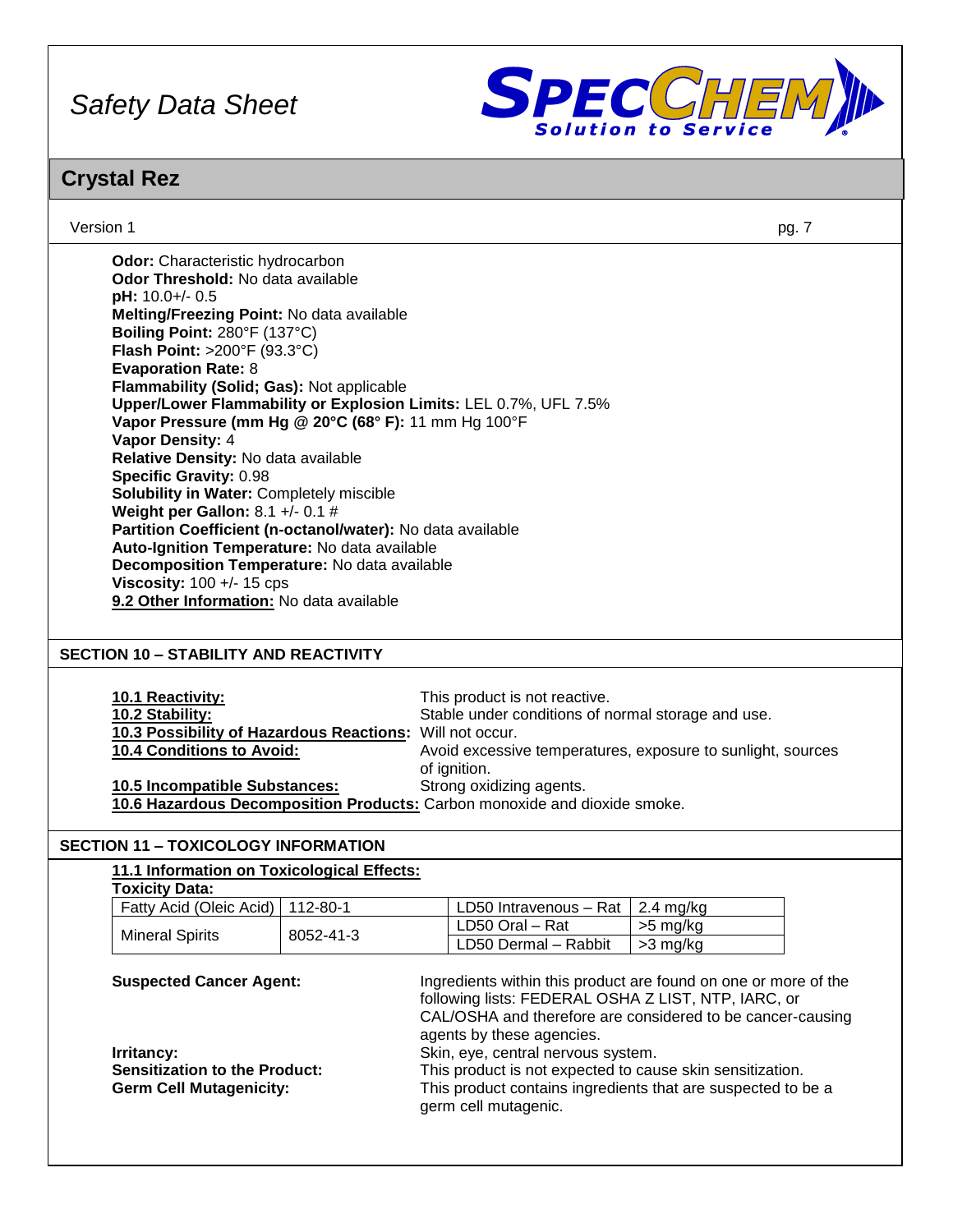

# **Crystal Rez**

Version 1 pg. 8

**Reproductive Toxicity:** This product is not expected to be a human reproductive toxicant.

# **SECTION 12 – ECOLOGICAL INFORMATION**

|   | OXICITY |
|---|---------|
| ш |         |

| Fatty Acid (Oleic Acid)   112-80-1  | $LC50 - Fathead minnow   205 mg/l - 96h$                                             |
|-------------------------------------|--------------------------------------------------------------------------------------|
|                                     |                                                                                      |
| 12.2 Persistence and Degradability: | No specific data available on this product.                                          |
| 12.3 Bioaccumulative Potential:     | No specific data available on this product.                                          |
| 12.4 Mobility in Soil:              | No specific data available on this product.                                          |
|                                     | 12.5 Results of PBT and vPvB Assessment: No specific data available on this product. |
| 12.6 Other Adverse Effects:         | No data available                                                                    |
| 12.7 Water Endangerment Class:      | At present, there are no ecotoxicological assessments                                |
|                                     | for this product.                                                                    |

# **SECTION 13 – DISPOSAL CONSIDERATIONS**

**13.1 Waste Treatment Methods:** Waste disposal must be in accordance with appropriate U.S. Federal, State, and local regulations, those of Australia, EU Member States and Japan.

**13.2 EU Waste Code:** Not determined

# **SECTION 14 - TRANSPORTATION INFORMATION**

# **14.1 U.S. Department of Transportation (DOT) Shipping Regulations:**

*This product is classified (per 49 CFR 172.101) by the U.S. Department of Transportation, as follows.* **UN Identification Number:** Not applicable

**Proper Shipping Name: Not regulated Hazard Class Number and Description:** Not applicable **Hazard Class Number and Description: Packing Group:** Not applicable **DOT Label(s) Required:** Not applicable **North American Emergency Response Guidebook Number:** Not applicable **14.2 Environmental Hazards:**

The components of this product are not designated by the Department of Transportation to be Marine Pollutants (49 CFR 172.101, Appendix B).

**14.3 Special Precaution for User:** None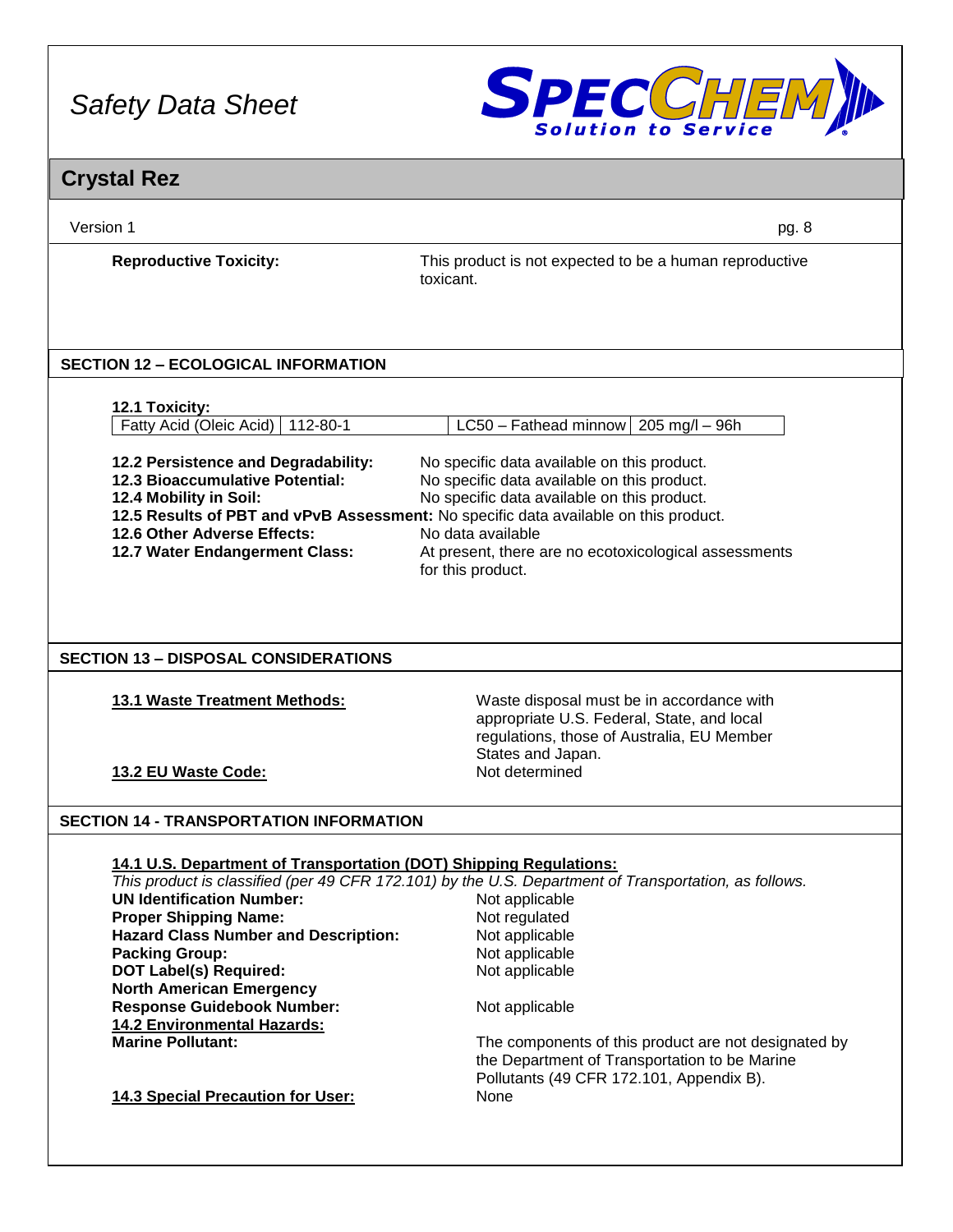

# **Crystal Rez**

Version 1 pg. 9

| 14.4 International Air Transport Association |
|----------------------------------------------|
| <b>Shipping Information (IATA):</b>          |
| 14.5 International Maritime Organization     |
| <b>Shipping Information (IMO):</b>           |
| <b>UN Identification Number:</b>             |
| <b>Proper Shipping Name:</b>                 |
| <b>Hazard Class Number and Description:</b>  |
| <b>Packing Group:</b>                        |
| <b>EMS-No:</b>                               |
|                                              |

This product is not considered as dangerous goods.

**Not applicable Not regulated Not applicable Not applicable EMS-No:** Not applicable

# **SECTION 15 – REGULATORY INFORMATION**

# **15.1 Safety, Health and Environmental Regulations Specific for the Substance or Mixture:**

United States Regulations:

### **U.S. SARA Reporting Requirements:**

The components of this product are subject to the reporting requirements of Sections 302, 304, and 313 of Title III of the Superfund Amendments and Reauthorization Act.

#### **U.S. SARA 311/312:**

Acute Health: Yes; Chronic Health: No; Fire: No; Reactivity; No

# **U.S. CERCLA Reportable Quantity:**

Not applicable

# **U.S. TSCA Inventory Status:**

The components of this product are listed on the TSCA Inventory or are exempted from listing.

### **Other U.S. Federal Regulations:**

None known

### **California Safe Drinking Water and Toxic Enforcement Act (Proposition 66):**

This product does not contain ingredients on the Proposition 65 Lists.

### **15.2 Canadian Regulations:**

### **Canadian DSL/NDSL Inventory Status:**

Components are DSL Listed, NDSL Listed and/or are exempt from listing

#### **Other Canadian Regulations:**

Not applicable

# **Canadian Environmental Protection Act (CEPA) Priorities Substances Lists:**

This product has been classified in accordance with the hazard criteria of the Controlled Products Regulations and the MSDS contains all of the information required by those regulations.

# **Canadian WHMIS Classification and Symbols:**

This product is Class D2B, Materials causing other toxic effects, per WHMIS Controlled Product Regulations.



### **15.3 European Economic Community Information:**

This product meets the definition of a hazardous substance or preparation as defined by the European Union Council Directives 67/548/EEC, 1999/45/EC, 1272/2008/EC and subsequent Directives. See Section 2 for Details.

## **Chemical Safety Assessment:**

No Chemical Safety Assessment has been carried out for this substance/mixture by the supplier.